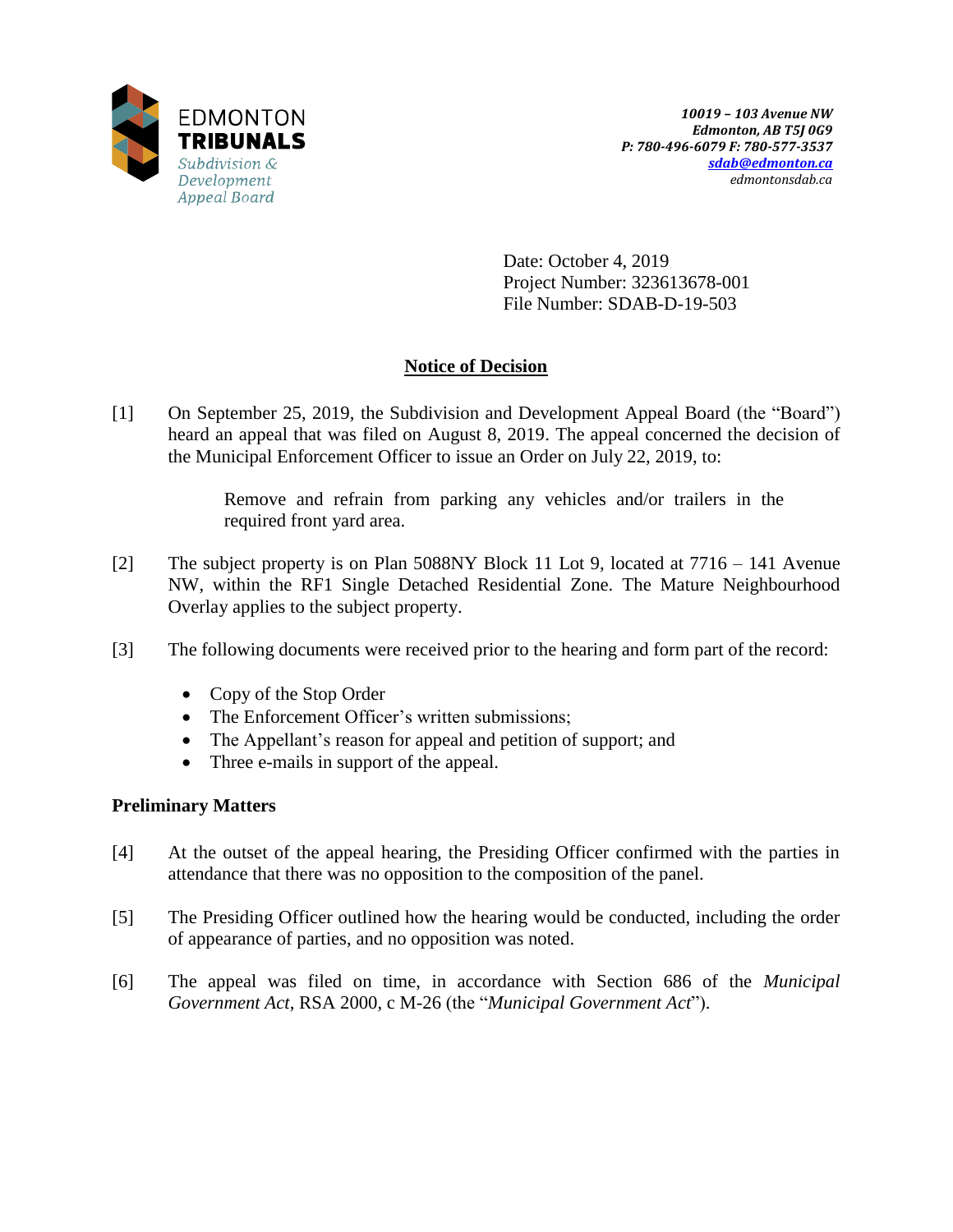## **Summary of Hearing**

- *i) Position of the Appellant, G. Cote*
- [7] The trailer has been parked at this location for 15 years. The Appellant was not aware that he required a special permit to park the trailer here.
- [8] The Appellant referred to the petition of support from many of his neighbours (21 signatures) who have no objection to the Recreational Vehicle (RV) being parked at this location.
- [9] The Appellant is aware that access is supposed to be from the back alley but in this case this is not possible as there is not enough room.
- [10] The Appellant provided the following responses to questions from the Board:
	- a) He believes that Section 45.4 of the *Edmonton Zoning Bylaw* allows him to park the RV at this location as this is a site with no vehicle access from the rear lane. The lot cannot be accessed from the back alley because of the way it was designed by the City.
	- b) The Appellant confirmed that he currently crosses a curb to park the trailer in the yard.
	- c) The trailer is parked on an RV pad made up of sidewalk blocks. He confirmed that he never obtained a Development Permit for this pad as he did not realize one was required.
	- *ii) Position of the Municipal Enforcement Officer, T. Sustrik*
- [11] Ms. Sustrik provided the following timeline of events:
	- June 21, 2019: The area municipal enforcement officer was actively patrolling the Kildare Neighbourhood and observed a large Recreational Vehicle (RV) parked in the required front yard of the subject site.
	- June 24, 2019: A Notice to Comply was issued to the registered owners of the property with instructions that the vehicle/trailer be removed by July 8, 2019.
	- July 18, 2019: A follow up inspection found there was no change in the placement of the large RV and two photographs were taken by the enforcement officer from the public roadway.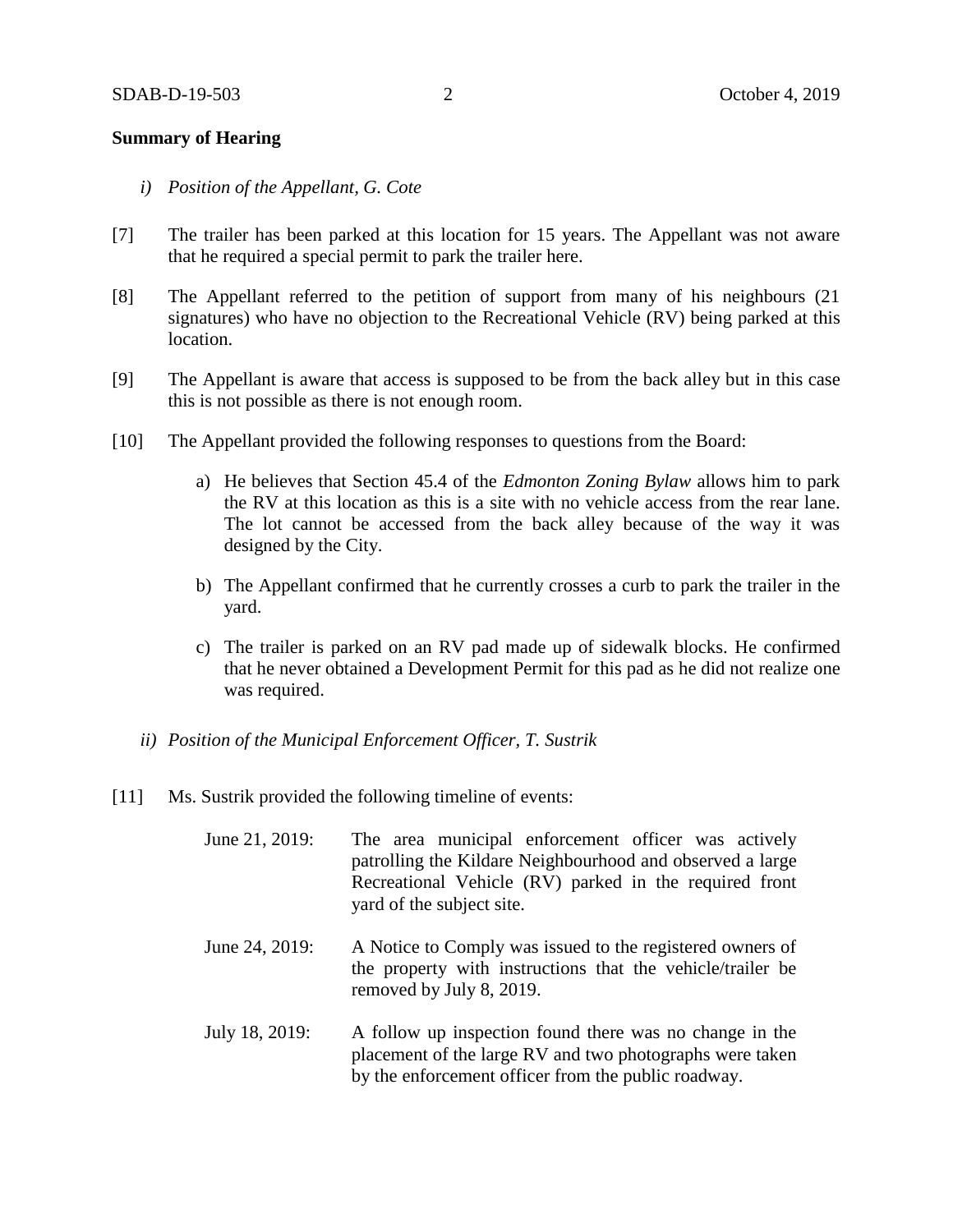| July 22, 2019: | Search results of the City of Edmonton database were        |
|----------------|-------------------------------------------------------------|
|                | received and it was confirmed that there were no permits or |
|                | historical records allowing the RV to be parked in the      |
|                | required front yard or flanking side yard in the case of a  |
|                | corner site.                                                |

July 22, 2019: A 645 *Municipal Government Act* Order was issued as the property owners were found to be in contravention of section 45.7 of the *Edmonton Zoning Bylaw* which states:

- 7. In the Front Yard of any Site in any Residential Zone, or in the case of a corner Site, in the Front Yard or the flanking Side Yard in any Residential Zone:
	- a. vehicles shall not be located on the landscaped portion of the Yard; and
	- b. vehicles shall only be allowed on a Driveway or within an attached or detached Garage.
- [12] A phone call was received on July 24, 2019 from Mr. Cote who stated he understood the bylaw to read that if you have no rear lane access you can park your trailer in your front yard.
- [13] Ms. Sustrik believes Mr. Cote is referring to sections 45(3) and 45(4) of the *Edmonton Zoning Bylaw* which read:
	- 3. On a Site zoned Residential, no person shall keep a large Recreational Vehicle, for any longer than is reasonably necessary to load or unload such vehicle, in the Front Yard or in any Side Setback Abutting a public roadway other than a Lane.
	- 4. Notwithstanding Section 45(3), from April 1 to October 31 inclusive, on a Site with no rear Lane, where vehicle access is available through the Front Setback or through the flanking Side Setback, Large Recreational Vehicles shall be parked at a Setback of at least [0.6 m](javascript:void(0);) from the interior edge of the sidewalk, or curb where no sidewalk is present. This distance may be reduced at the discretion of the Development Officer.
- [14] The subject property has a rear lane and does not have vehicle access available through the Front Setback or through the flanking Side Setback. There is no approved or designated driveway, roadway or laneway. The vehicle would need to cross over the square curb, over the city sidewalk and through the city road right of way where a fire hydrant is located.
- [15] The Order before the Board today was issued by a designated officer of the Development Authority as defined in section 624 of the *Municipal Government Act* and as a Bylaw Enforcement Officer appointed to enforce the *Edmonton Zoning Bylaw #12800*.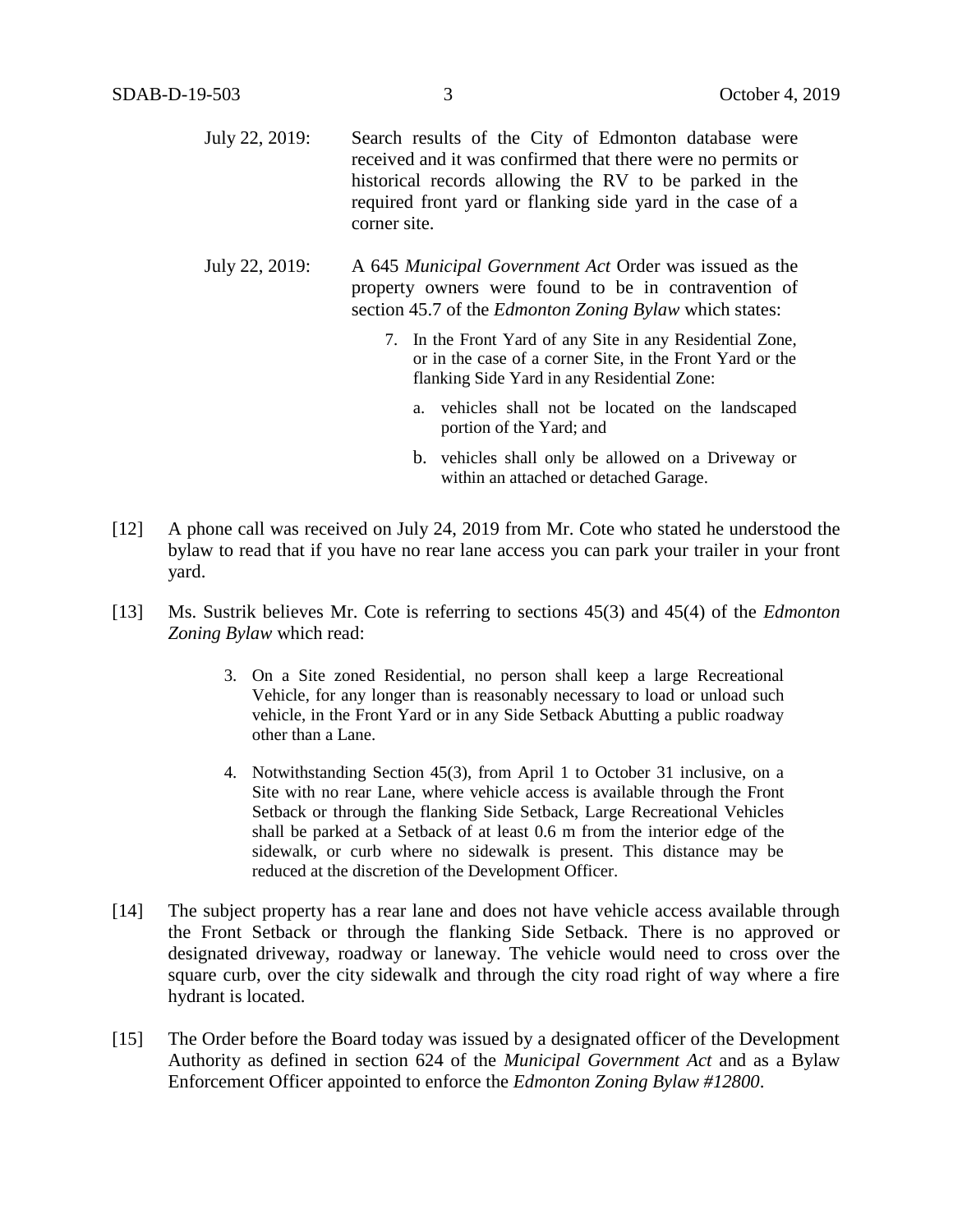[16] Ms. Sustrik requests that the Order be upheld.

#### **Decision**

[17] The appeal is DENIED and the decision of the Municipal Enforcement Officer is UPHELD. The Stop Order is VARIED to amend the compliance date to October 31, 2019.

# **Reasons for Decision**

- [18] This is an appeal from a Stop Order. The role of the Board in Stop Order appeals is to confirm that the Stop Order was validly issued by an officer having the authority to do so and to confirm that the alleged breach of the *Edmonton Zoning Bylaw* referenced in the *Zoning Bylaw* has occurred.
- [19] The Board is satisfied that the Stop Order was issued pursuant to section 645(1) of the *Municipal Government Act* by a duly authorized Municipal Enforcement Officer and in compliance with the procedural requirements of the *Municipal Government Act.*
- [20] As for the breach of the *Zoning Bylaw*, it is alleged that the Appellant is parking a vehicle in the Front Yard of his property in violation of Section 45.7, which reads as follows:
	- 7. In the Front Yard of any Site in any Residential Zone, or in the case of a corner Site, in the Front Yard or the flanking Side Yard in any Residential Zone:
		- a. vehicles shall not be located on the landscaped portion of the Yard; and
		- b. vehicles shall only be allowed on a Driveway or within an attached or detached Garage.
- [21] The Appellant gave evidence that a large Recreational Vehicle has been parked in his Front Yard for 15 years. The vehicle is parked on a parking pad that was constructed without a Development Permit.
- [22] The Appellant was of the view that Section 45.4 allowed him to park the vehicle in his Front Yard. That section reads:
	- 4. Notwithstanding Section 45(3), from April 1 to October 31 inclusive, on a Site with no rear Lane, where vehicle access is available through the Front Setback or through the flanking Side Setback, Large Recreational Vehicles shall be parked at a Setback of at least [0.6 m](javascript:void(0);) from the interior edge of the sidewalk, or curb where no sidewalk is present. This distance may be reduced at the discretion of the Development Officer.
- [23] However, this section does not apply to the Appellant because there is a lane at the rear of his property and there is no vehicle access available through the Front Setback or the flanking Side Setback. The Appellant has been moving his RV on and off the site across the City curb and boulevard.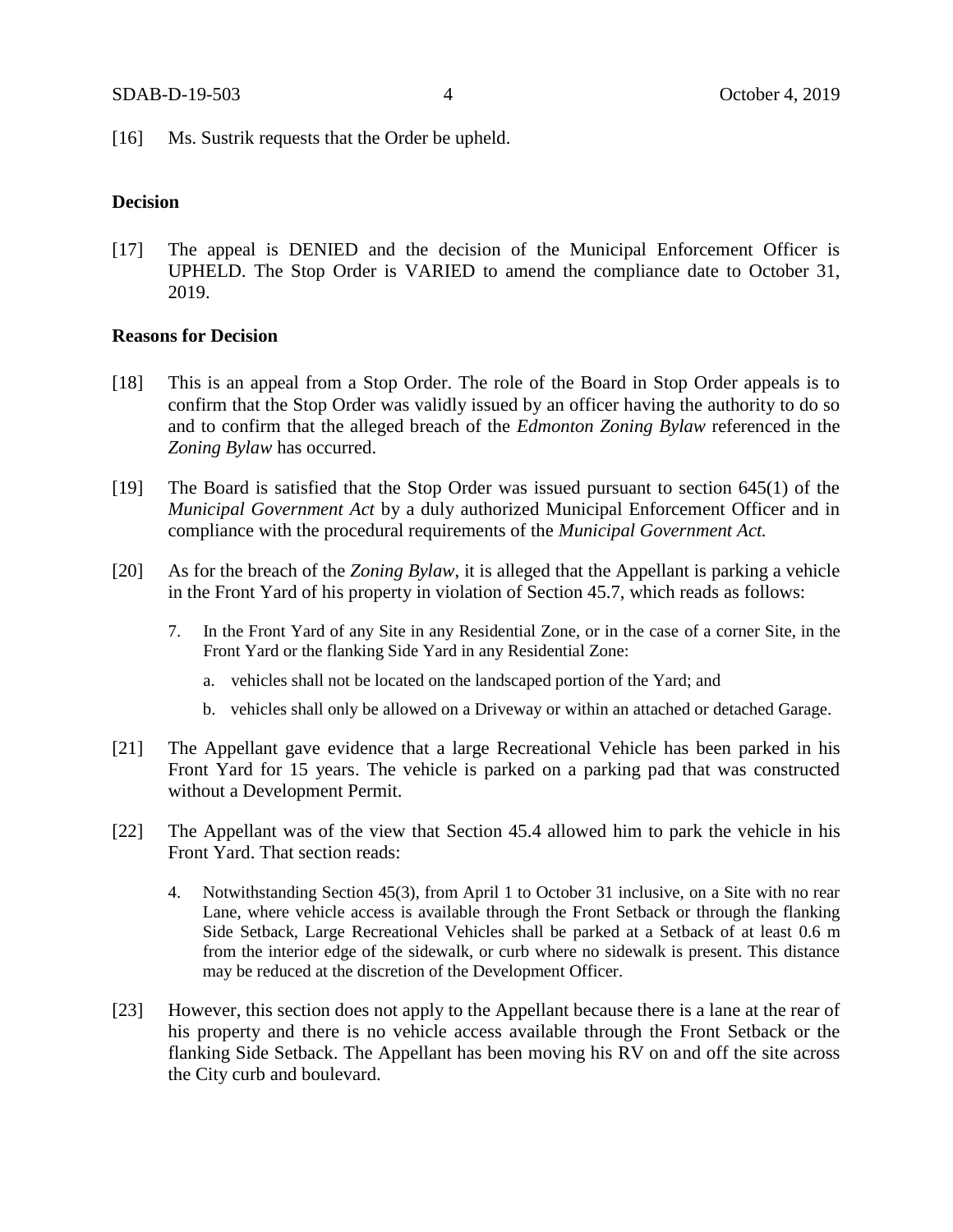- [24] Accordingly the Board is satisfied that the regulation cited in the Stop Order is the appropriate regulation and that the Appellant is in breach of that regulation. The appeal of the Stop Order is dismissed.
- [25] The fact that the Appellant has the support of 21 of his neighbours to allow him to keep parking the vehicle in his Front Yard is immaterial in a Stop Order appeal because the issue is not whether the parking of the vehicle at that location is detrimental to the neighbourhood but whether the Stop Order was validly issued.
- [26] In order to give the Appellant time to comply with the regulation, the Board has extended the deadline for compliance to October 31, 2019.

Jurie

Mark Young, Presiding Officer Subdivision and Development Appeal Board

Board Members in Attendance: Mr. L. Pratt, Mr. D. Fleming, Mr. R. Handa, Mr. A. Nagy

cc: Community Standards Branch – T. Sustrik / A. Szpytma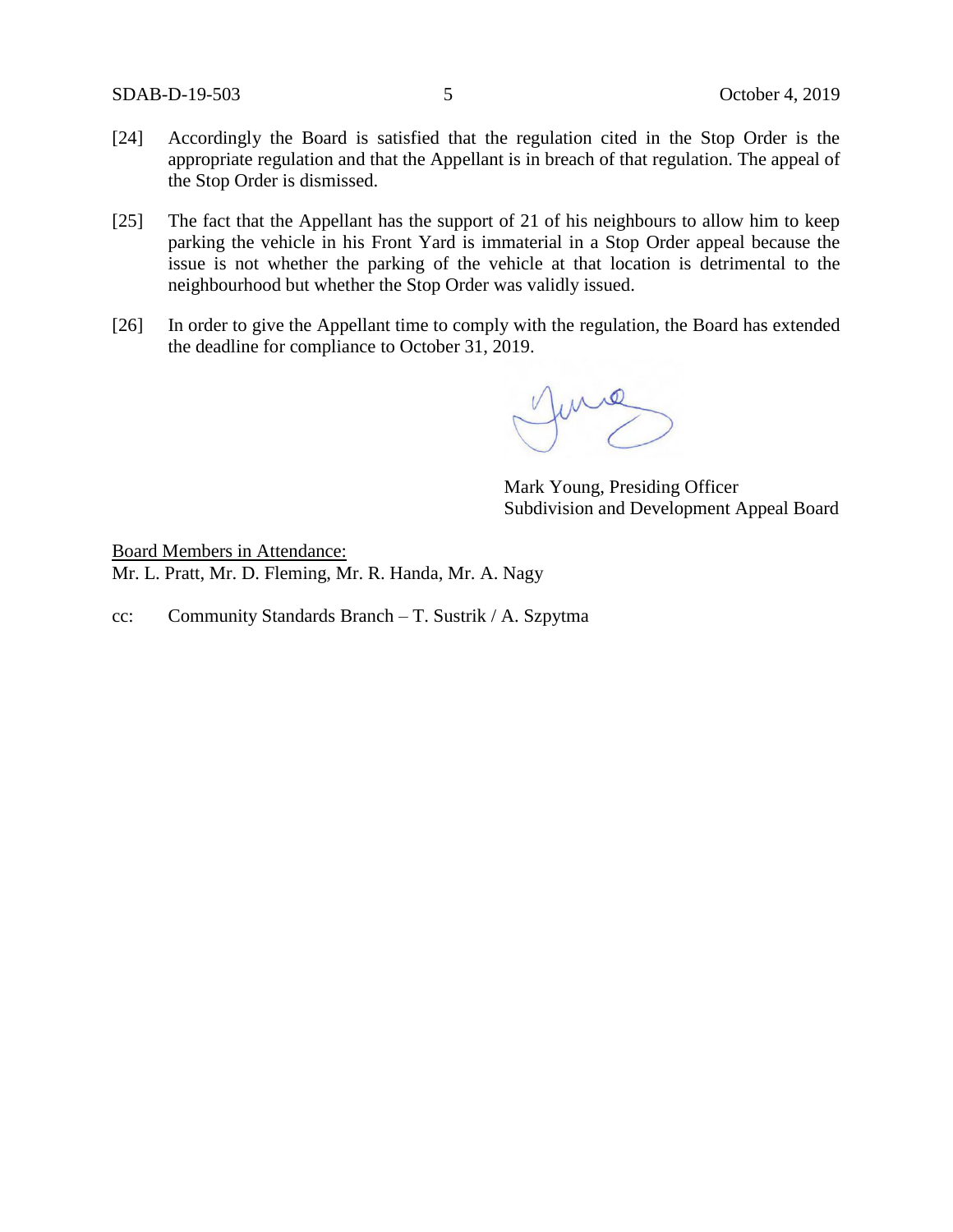## **Important Information for the Applicant/Appellant**

- 1. This decision may be appealed to the Alberta Court of Appeal on a question of law or jurisdiction under Section 688 of the *Municipal Government Act*, RSA 2000, c M-26. If the Subdivision and Development Appeal Board is served with notice of an application for leave to appeal its decision, such notice shall operate to suspend the Development Permit.
- 2. When a decision on a Development Permit application has been rendered by the Subdivision and Development Appeal Board, the enforcement of that decision is carried out by the Sustainable Development Department, located on the 2nd Floor, Edmonton Tower, 10111 – 104 Avenue NW, Edmonton, AB T5J 0J4.

*NOTE: The City of Edmonton does not conduct independent environmental checks of land within the City. If you are concerned about the stability of this property for any purpose, you should conduct your own tests and reviews. The City of Edmonton, when issuing a development permit, makes no representations and offers no warranties as to the suitability of the property for any purpose or as to the presence or absence of any environmental contaminants on the property.*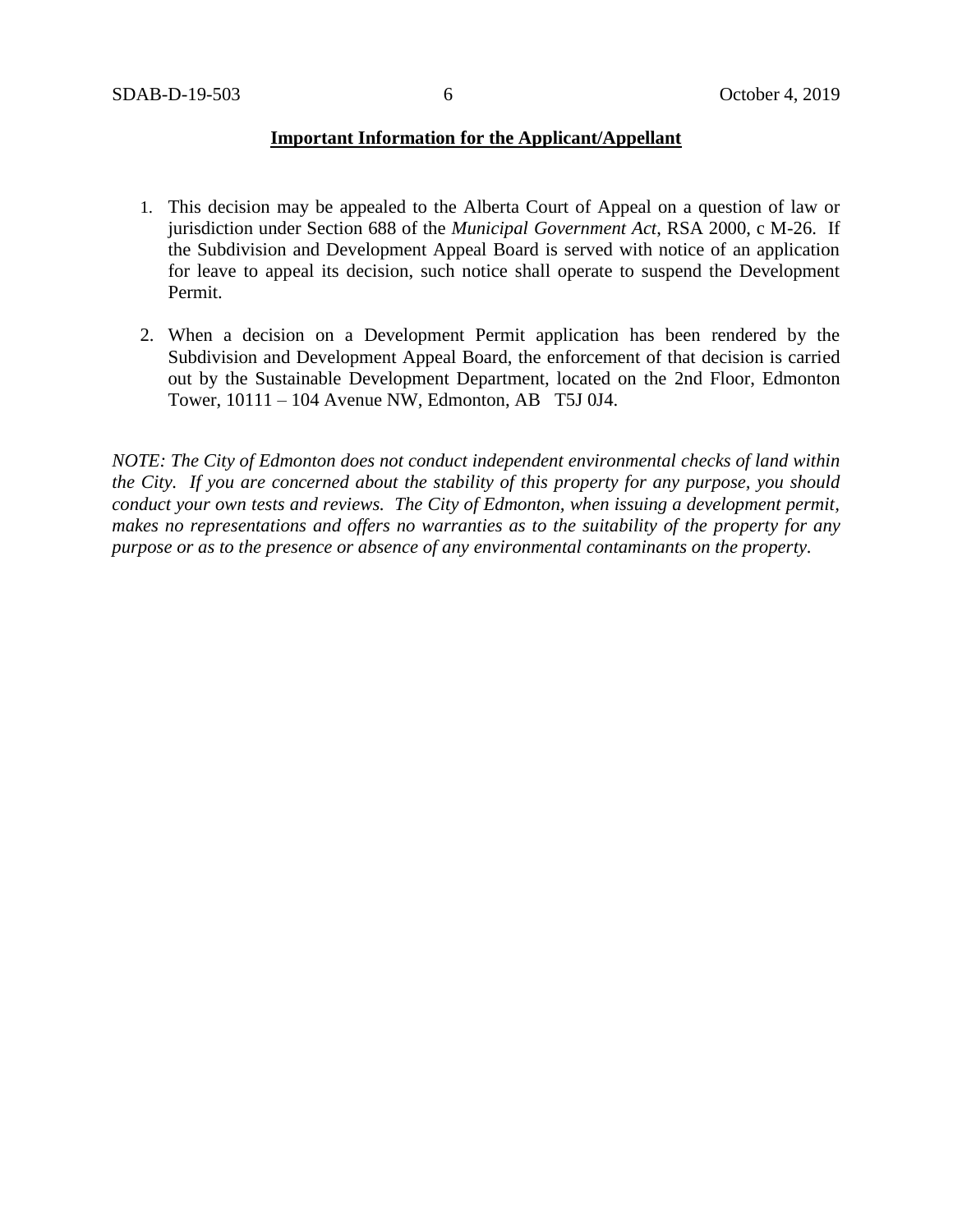

Date: October 4, 2019 File Numbers: SDAB-D-19-154/155/156/157

# **Notice of Decision**

[1] On September 25, 2019, the Subdivision and Development Appeal Board (the "Board") heard an appeal that was filed on August 26, 2019. The appeal concerned the decision of the Development Authority, issued on August 20, 2019, to refuse the following development:

# **SDAB-D-19-154 (Project Number: 323542029-001) 7616 - 83 Avenue NW (Plan 1922125 Blk 13 Lot 54):**

To construct a Single Detached House with fireplace, rear uncovered deck (5.79 metres by 4.11 metres), rooftop deck (6.30 metres by 3.15 metres), and Basement development (NOT to be used as an additional Dwelling)

# **SDAB-D-19-155** (**Project Number: 323769401-001) 7616G – 83 Avenue NW (Plan 1922125 Blk 13 Lot 54):**

To construct a Garden Suite

# **SDAB-D-19-156 (Project Number: 323769604-001) 7618 – 83 Avenue NW (Plan 1922125 Blk 13 Lot 55):**

To construct a Single Detached House with Unenclosed Front Porch, fireplace, rear uncovered deck (4.11etres by 5.75 metres), roof top patio (6.30 metres by 3.15 metres), and Basement development (NOT to be used as an additional Dwelling)

# **SDAB-D-19-157 (Project Number: 323770215-001) 7618G – 83 Avenue NW (Plan 1922125 Blk 13 Lot 55):**

To construct a Garden Suite

[2] The subject properties are within the RF1 Single Detached Residential Zone. The Mature Neighbourhood Overlay applies to the subject properties.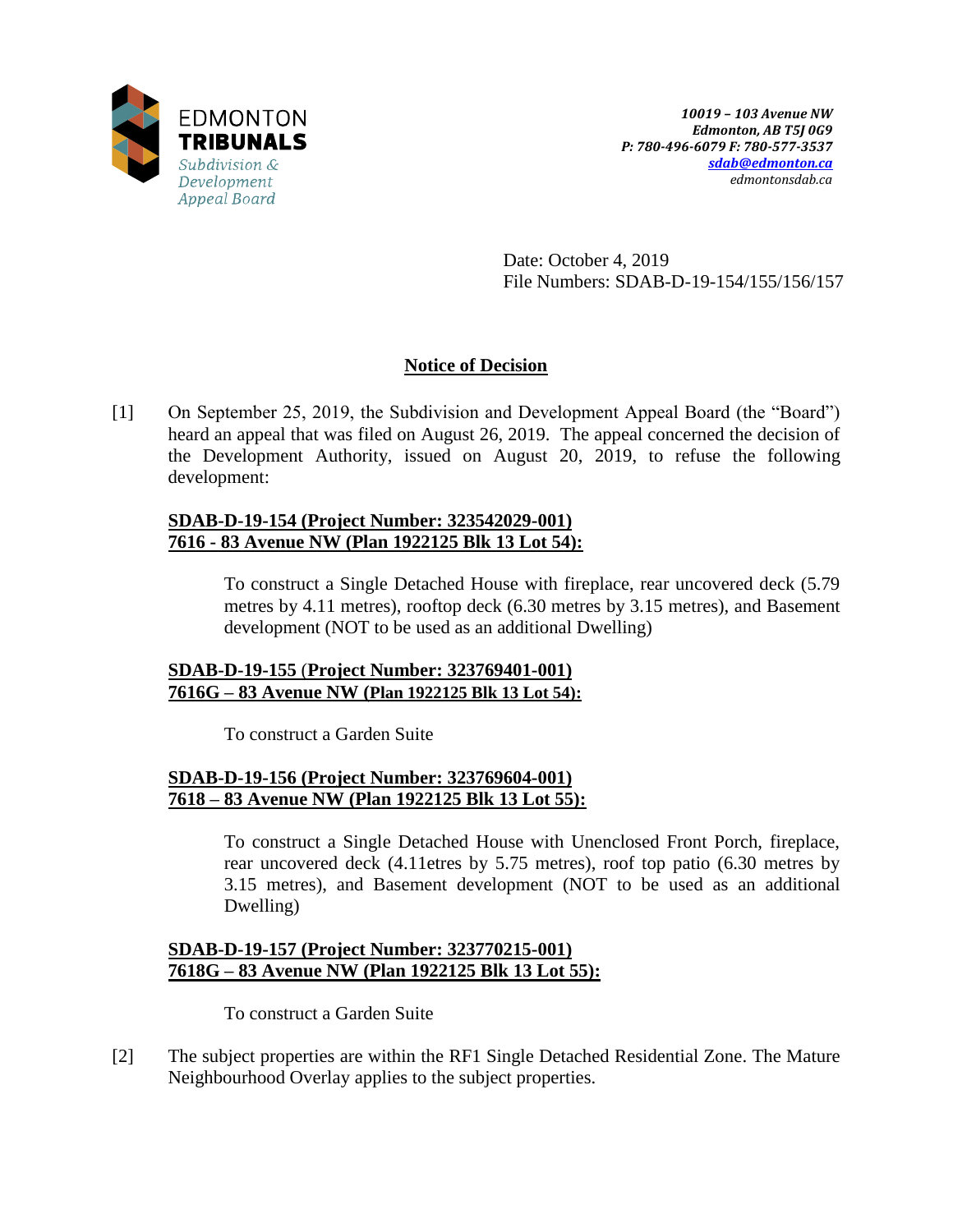- [3] The following documents were received prior to the hearing and form part of the record:
	- Copy of the Development Permit application with attachments, proposed plans, and the refused Development Permit;
	- The Development Officer's written submissions;
	- The Appellant's written submissions;
	- Four emails from a neighbouring property owners in opposition to the proposed development; and
	- One email in support from a neighbouring property owner in support of the proposed development.
- [4] The following exhibits were presented during the hearing and form part of the record:
	- Exhibit  $A PowerPoint presentation submitted by the Appendix.$

#### **Preliminary Matters**

- [5] At the outset of the appeal hearing, the Presiding Officer confirmed with the parties in attendance that there was no opposition to the composition of the panel.
- [6] The Presiding Officer outlined how the hearing would be conducted, including the order of appearance of parties, and no opposition was noted. The Presiding Officer advised that evidence for SDAB-D-19-154, SDAB-D-19-155, SDAB-D-19-156, and SDAB-D-19-157 will be heard together but will be considered as four separate appeals.
- [7] The appeals were filed on time, in accordance with Section 686 of the *Municipal Government Act*, RSA 2000, c M-26 (the "*Municipal Government Act*").

#### **Summary of Hearing**

- *i) Position of Mr. Haynes and Ms. Jersak, representing the Appellant, Haynes Homes*
- [8] Ms. Jersak reviewed her PowerPoint submission.
- [9] Ms. Jersak is a Planning Consultant with Situate and is speaking on behalf of the Appellant, Haynes Homes.
- [10] She reviewed three main topics for the proposed development: the site and neighbourhood context of the applications; the reason for the refusals; and the rationale for the design choices and why they are requesting that the refusals be overturned.
- [11] She referred to a map showing the location of the subject Site. The proposed developments are located within the mature neighbourhood of Idylwylde.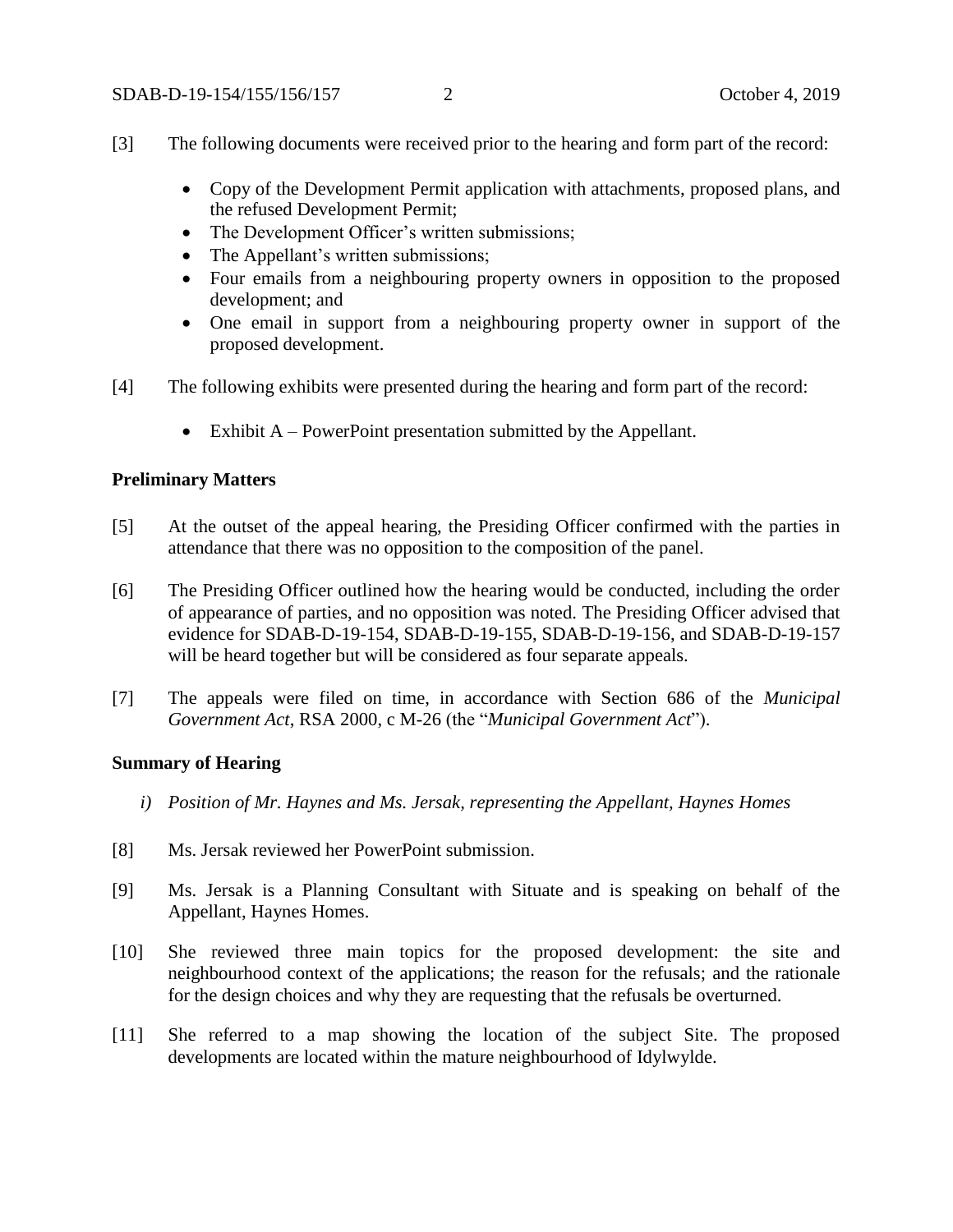- [12] The subject Sites are located less than 800 metres from the future Bonnie Doon LRT stop and one bus route to downtown.
- [13] The subdivision for the two new homes was endorsed by the City of Edmonton Subdivision Authority in July of this year.
- [14] There is a mixture of older one and two storey single detached houses as well as a growing number of newer two and a half storey homes built on narrow lots in the surrounding neighbourhood.
- [15] She referred to the map showing the lot left of 7618 83 avenue that has applied for a subdivision.
- [16] She referred to the context map showing photographs of new developments in the neighbourhood. There is a pair on the corner of 77 Street and 83 Avenue. There are two directly behind the subject site, facing 77 Street. There is another two to the east of the site facing 76 Street. There are four on 83 Avenue to the west, just outside the frame of this map.
- [17] She referred to the concept map of her submission showing the renderings of the two new proposed homes.
- [18] The concept provides for mindful housing options that balance the needs of future residents with the needs of the neighbours and neighbourhood at large.
- [19] The homes accomplish this balance by maximizing the interior and exterior livable space for the residents, while ensuring the street interface is a two storey, small scale aesthetic that blends with the rest of the neighbourhood.
- [20] This design is targeted toward busy modern families looking for a sustainable housing option with a compact footprint, close to downtown, but without compromising space for kids, friends and family.
- [21] An important component of these applications is the proposed Garden Suites. New homes are a significant investment, and the Garden Suites will afford future home owners the option of rental income to help qualify for and offset the costs of a mortgage.
- [22] The proposed development permits for the two houses and two Garden Suites were refused by the Development Officer in August, 2019. The houses were refused because of an excess in allowable height and the Garden Suites were refused because of the variance in the side setbacks.
- [23] The *Municipal Government Act* indicates that the Board can approve a development permit if it does NOT interfere with the amenities of the neighbourhood or the use, enjoyment or value of neighbouring parcels of land, as long as the use conforms with the zone.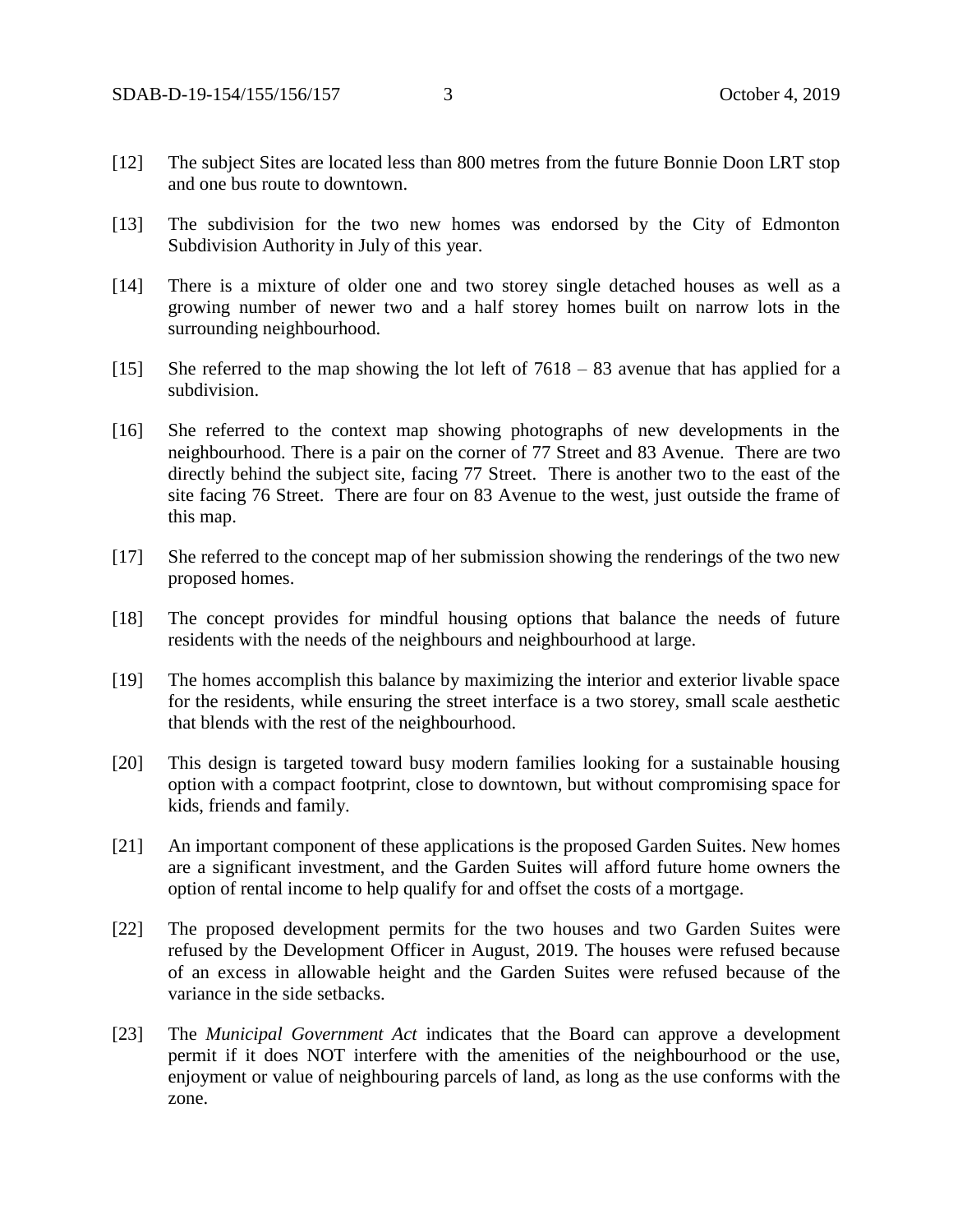- [24] The subject Site is zoned RF1 Single Detached Residential Zone and the proposed houses and Garden Suites are Permitted Uses in that zone.
- [25] Both houses exceed the maximum allowable height. According to the Development Officer, there is an excess of 1.3 metres (4.3 feet) at the midpoint of the roof for the property at 7616 – 83 Avenue and an excess of 1.1 metres (3.6 feet) at the peak of the roof. The property at 7618 – 83 Avenue is 1.4 metres (4.6 feet) over height at the midpoint of the roof and 1.2 metres (3.9 feet) over height at the peak of the roof.
- [26] The third half storeys for both of the houses will be stepped back from both the front and the rear of the house. The excess in height will not be noticeable from either the avenue or the rear lane.
- [27] From a street and a design perspective, Haynes Homes wanted to create something more appealing and less obtrusive by having a stepback and a flat roof than just using an angled slope for the roof.
- [28] She referred to the renderings in her submission showing the view of the houses from 83 Avenue. The two storeys of the houses are visible from the sidewalk, but the third half storey is farther back so it is not as noticeable. The measurement of a flat roof makes the flat roof seem taller.
- [29] She referred to the sun shadowing study of the full daily cycle of the sun on June 21, 2019, the longest day of the year and the proposed building shadow. There is only a slight difference between the two, which would not be noticeable.
- [30] The sun shadow study shows what the shadow of a conforming building would be on December 21, as well as the proposed building shadow. Again, there is only a slight difference between the two, which would not be noticeable.
- [31] Although the third half storey will not make much, or any difference, to the neighbourhood, it will make a huge difference to the people who will live in these two houses.
- [32] The roof of the third half storey is not pitched, but flat. This is what makes it over height: conforming to the Mature Neighbourhood Overlay height restriction requires the roof to be pitched, creating an attic-like interior and significantly reducing the amount of interior space that people can walk around in comfortably. By flattening out the roof, they are giving future residents a viable living space on that half storey while shielding the half storey from being seen from the street.
- [33] The second reason for the excess in height is because the height of the ceiling was increased on the main floor to a modern standard of 10 feet. The former standard of 8 foot ceilings in new houses has been replaced by 9 and 10-foot ceilings.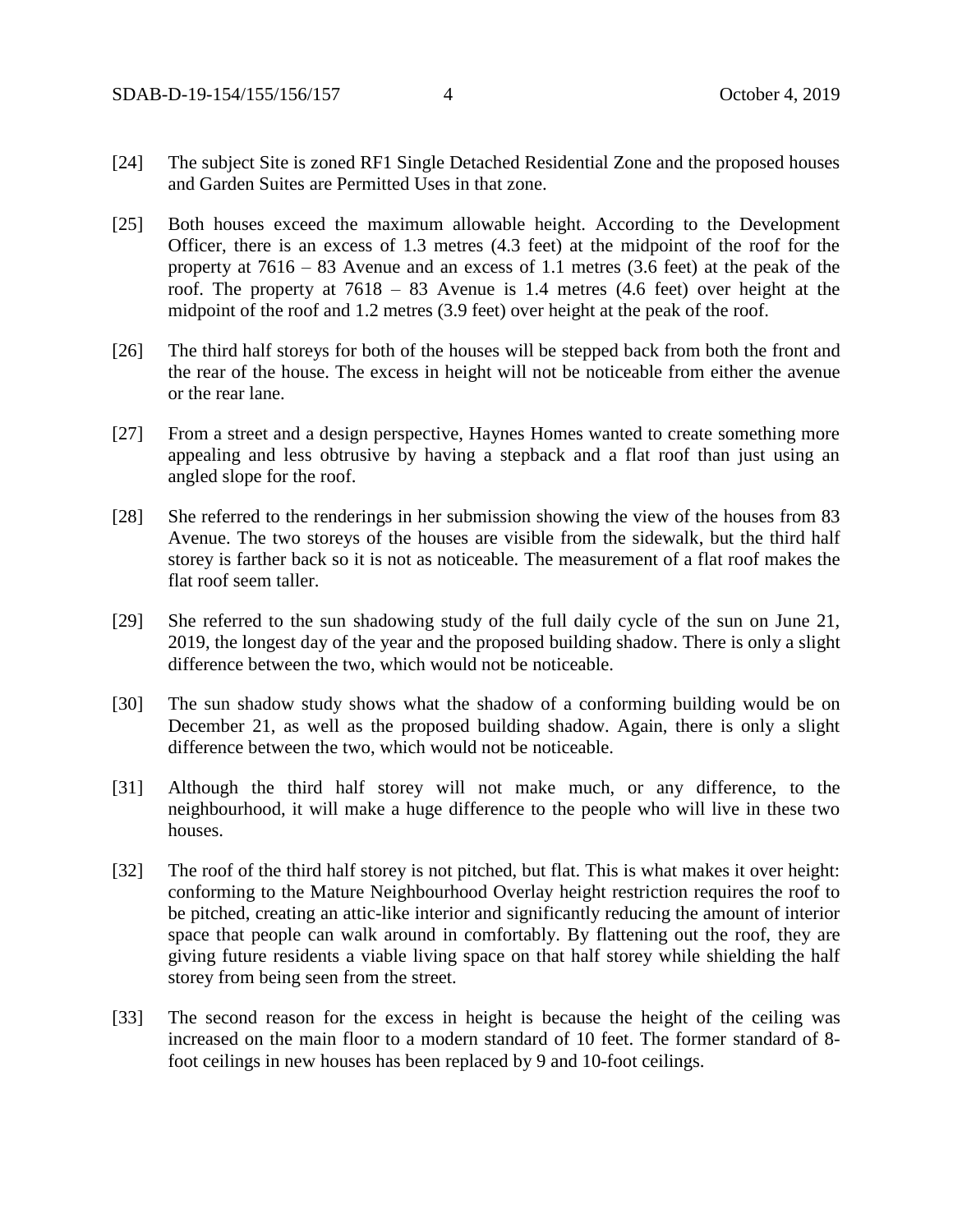- [34] In summary, she believes that the design for the houses balances the development rights of the landowner, the needs of the future homeowners, as well as the rights of the neighbours to privacy and access to the sun.
- [35] The neighbourhood is evolving and is a mixture of one and two storey homes, with six new narrow lots and houses in the vicinity and four more are a two minute walk away. The houses on the subject site appear to be two storey homes and in fact look much smaller than others in the vicinity that have the half storey component flush with the street. There is no meaningful additional shadow impact beyond what's already allowed under the RF1 Single Detached Residential Zone and Mature Neighbourhood Overlay.
- [36] The Garden Suite component of this application is very important because it offers the potential for meaningful rental income to the homeowners, helping them to offset their mortgage.
- [37] She referred to the applicable regulations for a Garden Suite:

Section 7.2(2) Garden Suite means an Accessory building containing a Dwelling, which is located separate from the principal Use which is Single Detached Housing, and which may contain a Parking Area. A Garden Suite has cooking facilities, food preparation, sleeping and sanitary facilities which are separate from those of the principal Dwelling located on the Site. This Use Class does not include Secondary Suites, Blatchford Lane Suites, or Blatchford Accessory Suites.

Garden Suites shall be developed in accordance with the following regulations:

Section 87(8) The minimum Side Setback shall be the same as that prescribed for Single Detached Housing within the underlying Zone or applicable Overlay.

Section 50.3(5)(b) an Accessory building or structure shall be located not less than 0.9 metres from the interior Side Lot Line, except:

- 1. where it is a mutual Garage erected on the common property line to the satisfaction of the Development Officer;
- 2. where a Garage is placed on the common property line in accordance with the provisions of the RPL Zone;
- 3. where it is located on a Site governed by the RF4 Zone and is a detached Garage where the vehicle doors face a Lane Abutting the Site, the minimum distance shall be 0.6 metres from the Side Lot Line; or
- 4. where the Accessory building does not exceed the permitted Fence Height.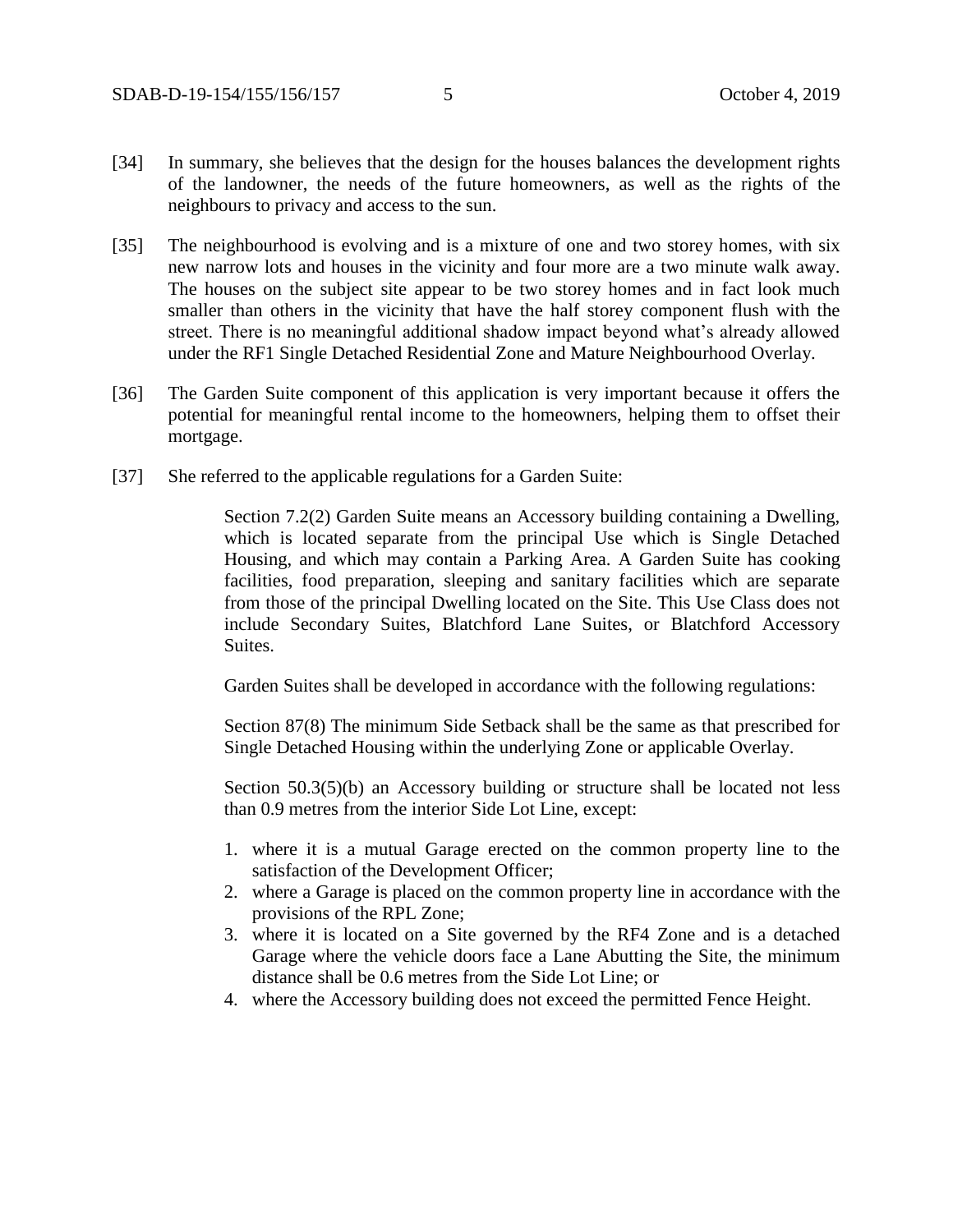- [38] Each of the two lots has a Garden Suite facing the rear lane. The parking area component of the building conforms to the accessory building setback of 0.9 metres, and the upper portion, the suite component, conforms to the garden suite setback of 1.2 metres on the neighbouring sides of the lot. She believe this meets the intent of the *Edmonton Zoning Bylaw* regulations for setbacks, while at the same time allowing for two parking spots to be located in the garage.
- [39] Ms. Jersak referred to the concept diagrams showing the stepback of the suite component of the building to 1.2 metres.
- [40] With regards to parking, usually the issue with parking is that too much parking is required, and the Applicants want to provide less. In this case, the Applicant wants to provide more parking than what is required. That is, a parking spot for both the residents of the house and the suite.
- [41] The subject sites are located within the residential parking reduction area, so only one parking space is required. However, the Appellant wants to provide two parking spaces in the garage, one for the resident of each dwelling unit. Using the accessory building setback of 0.9 metres allows 0.3 metres on each side to be usable space inside the garage, which is small, rather than unusable space outside the garage.
- [42] The 0.3 metres will not have more impact on the neighbours than a regular garage would have, but will allow residents to park indoors. Having the residents parking indoors rather than outdoors will mitigate any impact on the neighbouring properties.
- [43] The door placement is best on the side due to safety.
- [44] Both the house and the Garden Suite are Permitted Uses in the RF1 zone.
- [45] Although the increase in height seems like a lot on paper, in reality there's essentially no impact to the community, the impact of the side setback reduction is negligible, but the benefits are significant.
- [46] Mr. Haynes and Ms. Jersak provided the following information in response to questions by the Board:
	- a. Mr. Haynes stated that the neighbour east of the subject site gave him verbal support for the proposed development.
	- b. Mr. Haynes reviewed the plans with neighbouring property owners within and outside the 60-metre notification radius.
	- c. He stated that although some neighbours are in opposition to the proposed development, they did review the plans.
	- d. Mr. Haynes spoke to neighbouring property owners even before the development permit was refused. However, he did not compile a petition.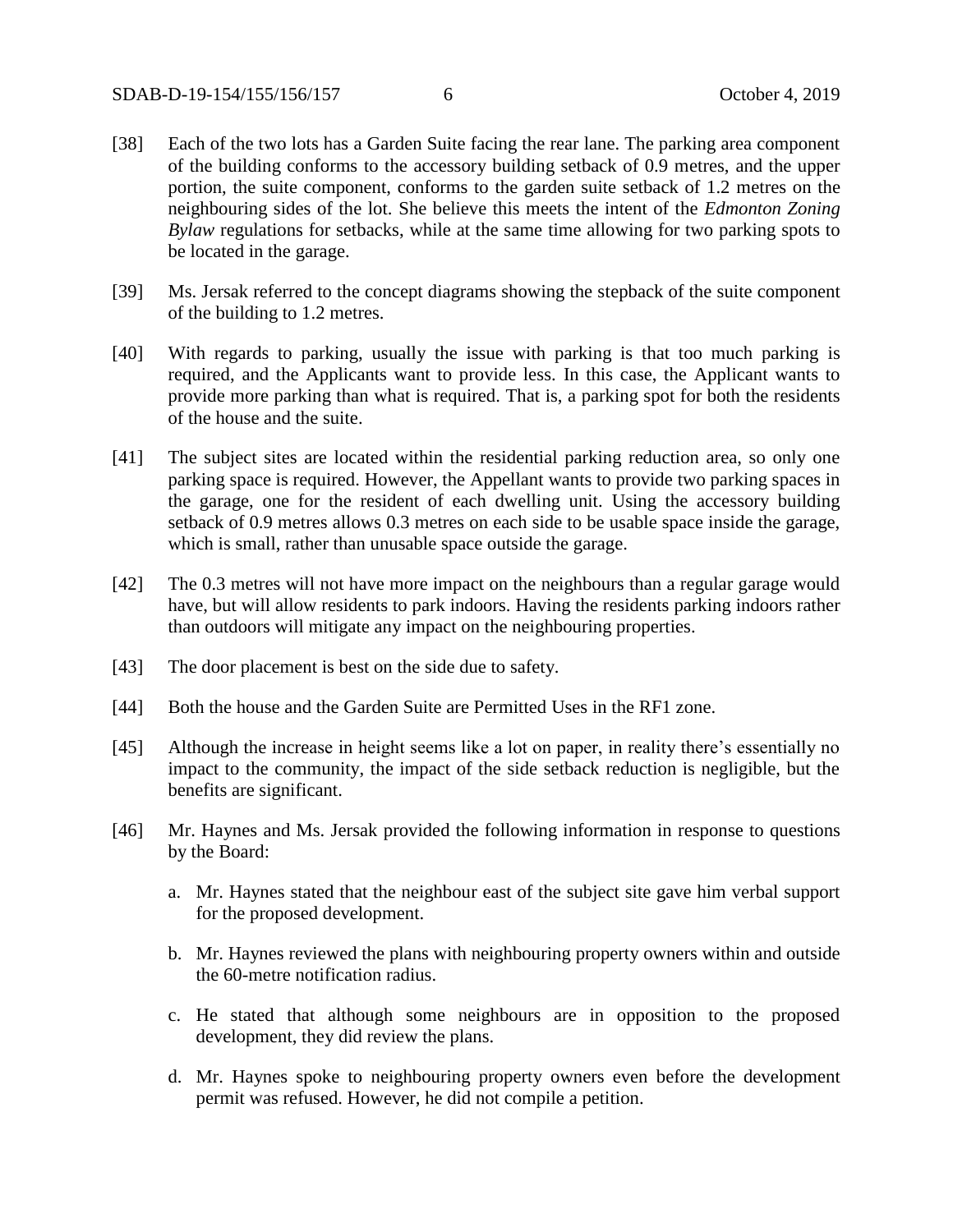- e. Mr. Mielczarek, representing Design Two Group, stated that Mature Neighbourhood Overlay is important to them. The roof is pitched from the front to back as the majority of the skinny houses use this design to meet the regulations.
- f. The Garden Suite was designed with the Development Officer as a solution for the Garden Suite. The 0.3 metres on the side of each neighbour was suggested by the Development Officer.
- g. An email was received from Fire Rescue Services indicating that the proposed development complies with Fire Rescue Services access requirements for the proposed project type.
- h. There is a fire hydrant approximately 30 metres from the subject Site.
- i. When looking at the renderings of the proposed development, the houses appear to be taller than what they are proposing due to the stepbacks.
- j. Mr. Haynes stated that the Garden Suites will create a living space comfortable for the owner and renter. The entrance doors will be on the inside of the pathway at the rear of the property.
- k. This lot was specifically chosen for this type of development.
- l. A 10-foot ceiling height is important for extra space in a skinny house.
- m. They wanted to ensure the proposed development fits in with the characteristics of the neighbourhood. Under the Mature Neighbourhood Overlay, there is a need to find balance and stepback on the third storey is to respect that.
- n. Design Two Group does a sun shadow study on all of the houses they design and build.
- o. A fence will not be developed between the two properties.
- p. There will be a wider sidewalk at the rear of the property for easy access to service vehicles.
- q. The sidewalk will be poured for the proposed development.
- *ii) Position of the Development Officer, Mr. A. Seltz*
- [47] The Development Authority did not appear at the hearing and the Board relied on Mr. Seltz's written submission.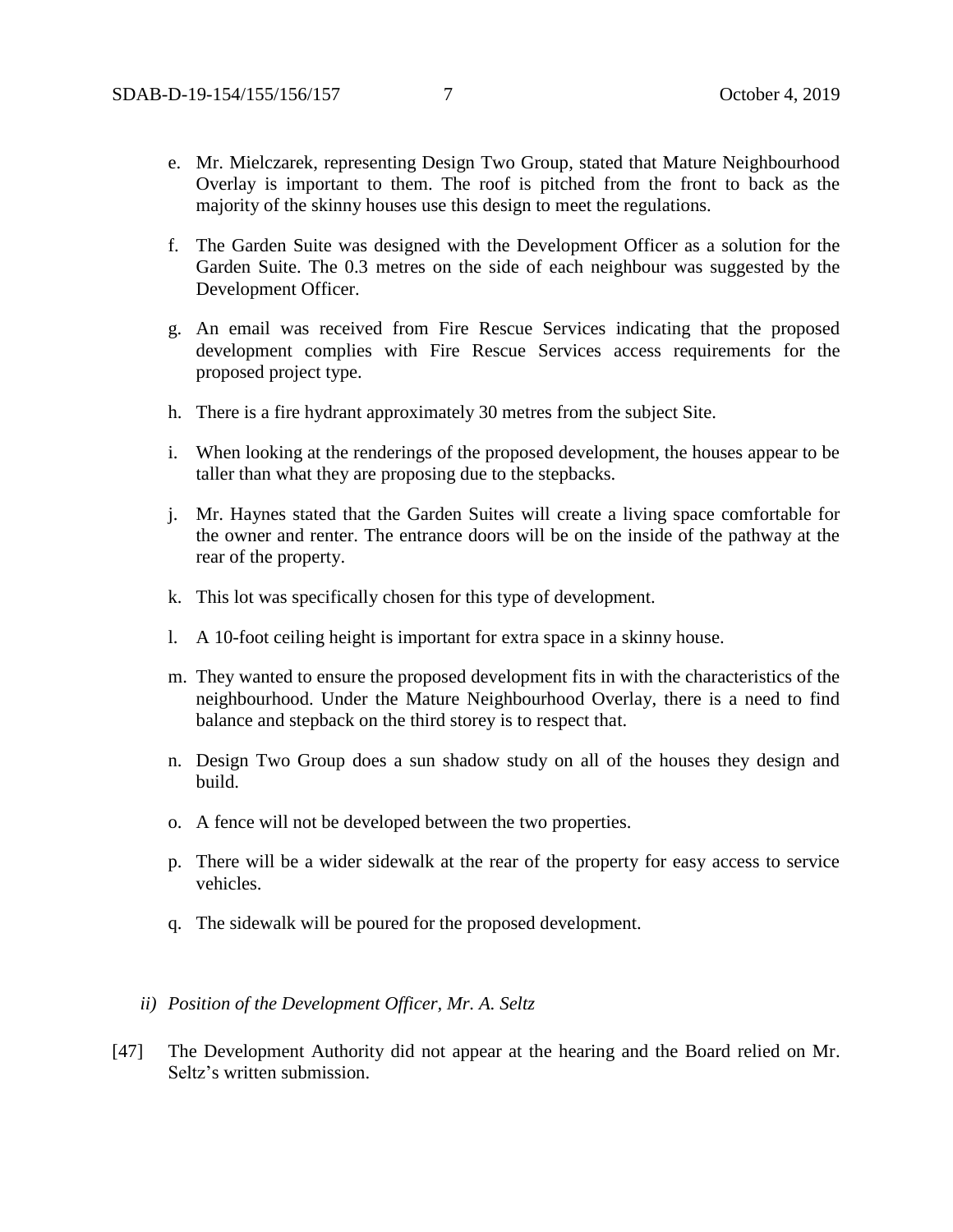## **Decision**

[48] **The appeals are ALLOWED and the decisions of the Development Authority are REVOKED. The development are GRANTED as applied for to the Development Authority, subject to the following CONDITIONS:**

## **7616 – 83 Avenue NW/7618 – 83 Avenue NW**

- 1. WITHIN 14 DAYS OF APPROVAL, prior to any demolition or construction activity, the applicant must post on-site a development permit notification sign (Section 20.6).
- 2. Landscaping shall be installed and maintained in accordance with Section 55.
- 3. Frosted or translucent glass treatment shall be used on windows to minimize overlook into adjacent properties (Reference Section 814.3.8).

#### Advisement:

1. Lot grades must match the *Edmonton Drainage Bylaw 18093* and/or comply with the Engineered approved lot grading plans for the area. Contact Lot Grading at 780-496- 5576 or lot.grading@edmonton.ca for lot grading inspection inquiries.

## **7616G – 83 Avenue NW/7618G – 83 Avenue NW**

- 1. WITHIN 14 DAYS OF APPROVAL, prior to any demolition or construction activity, the applicant must post on-site a development permit notification sign (Section 20.6).
- 2. Only one of a Secondary Suite or Garden Suite may be developed in conjunction with a principal Dwelling (Section 87.19).
- 3. A Garden Suite shall not be allowed within the same Site containing a Group Home or Limited Group Home, or a Major Home Based Business and an associated principal Dwelling, unless the Garage Suite is an integral part of a Bed and Breakfast Operation in the case of a Major Home Based Business (Section 87.21).
- 4. A maximum of one Household shall occupy a Garden Suite (Section 87.20).
- 5. The Garden Suite shall not be subject to separation from the principal Dwelling through a condominium conversion or subdivision (Section 87.23).
- 6. Façades facing a Lane shall have exterior lighting (Section 87.17).
- 7. Any outdoor lighting for any development shall be located and arranged so that no direct rays of light are directed at any adjoining properties, or interfere with the effectiveness of any traffic control devices (Section 51).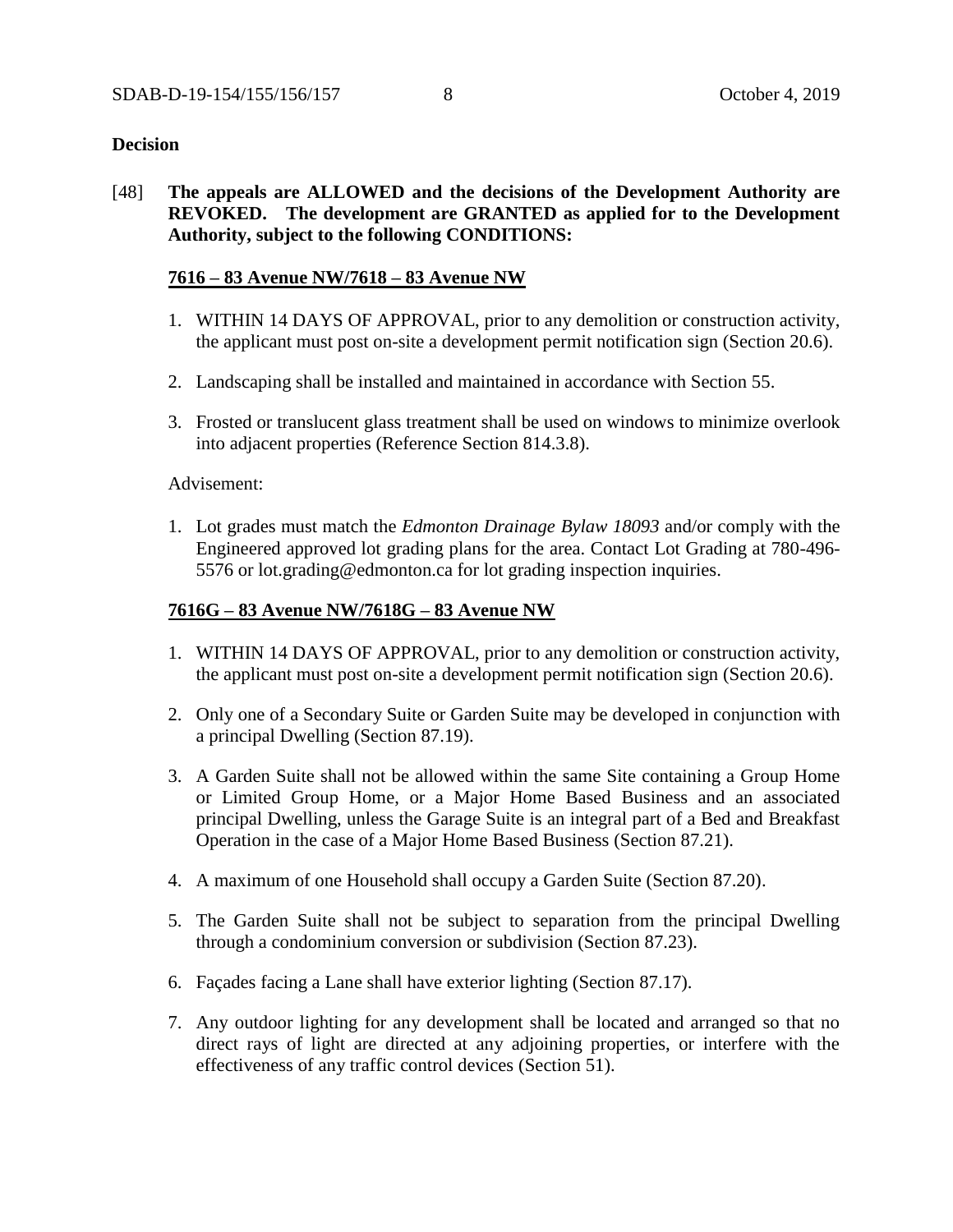#### ADVISEMENTS:

- 1. The driveway access must maintain a minimum clearance of 1.5 metres from all surface utilities.
- 2. Lot grades must match the *Edmonton Drainage Bylaw 18093* and/or comply with the Engineered approved lot grading plans for the area. Contact Lot Grading at 780-496- 5576 or lot.grading@edmonton.ca for lot grading inspection inquiries.

## [49] **In granting the development, the following variances to the** *Edmonton Zoning Bylaw* **are allowed:**

## **7616 – 83 Avenue NW**

- 1. The maximum allowable building Height of 8.9 metres pursuant to section 814.3(5) is varied to allow an excess of 1.3 metres, thereby increasing the maximum allowed Height to 10.2 metres.
- 2. The maximum allowable building Height of 9.3 metres (to top of parapet) pursuant to section 52.1(b) is varied to allow an excess of 1.1 metres, thereby increasing the maximum allowed Height to 10.4 metres.

## **7616G – 83 Avenue NW**

- 1. The minimum allowable (east) Side Setback of 1.2 metres pursuant to section 87(8) is varied to allow a deficiency of 0.3 metres, thereby decreasing the minimum allowed to 0.9 metres.
- 2. The minimum allowable (west) Side Setback of 1.2 metres pursuant to section 87(8) is varied to allow a deficiency of 0.3 metres, thereby decreasing the minimum allowed to 0.9 metres.

## **7618 – 83 Avenue NW**

- 1. The maximum allowable building Height of 8.9 metres pursuant to section 814.3(5) is varied to allow an excess of 1.4 metres, thereby increasing the maximum allowed Height to 10.3 metres.
- 2. The maximum allowable building Height of 9.3 metres (to top of parapet) pursuant to section 52.1(b) is varied to allow an excess of 1.2 metres, thereby increasing the maximum allowed Height to 10.5 metres.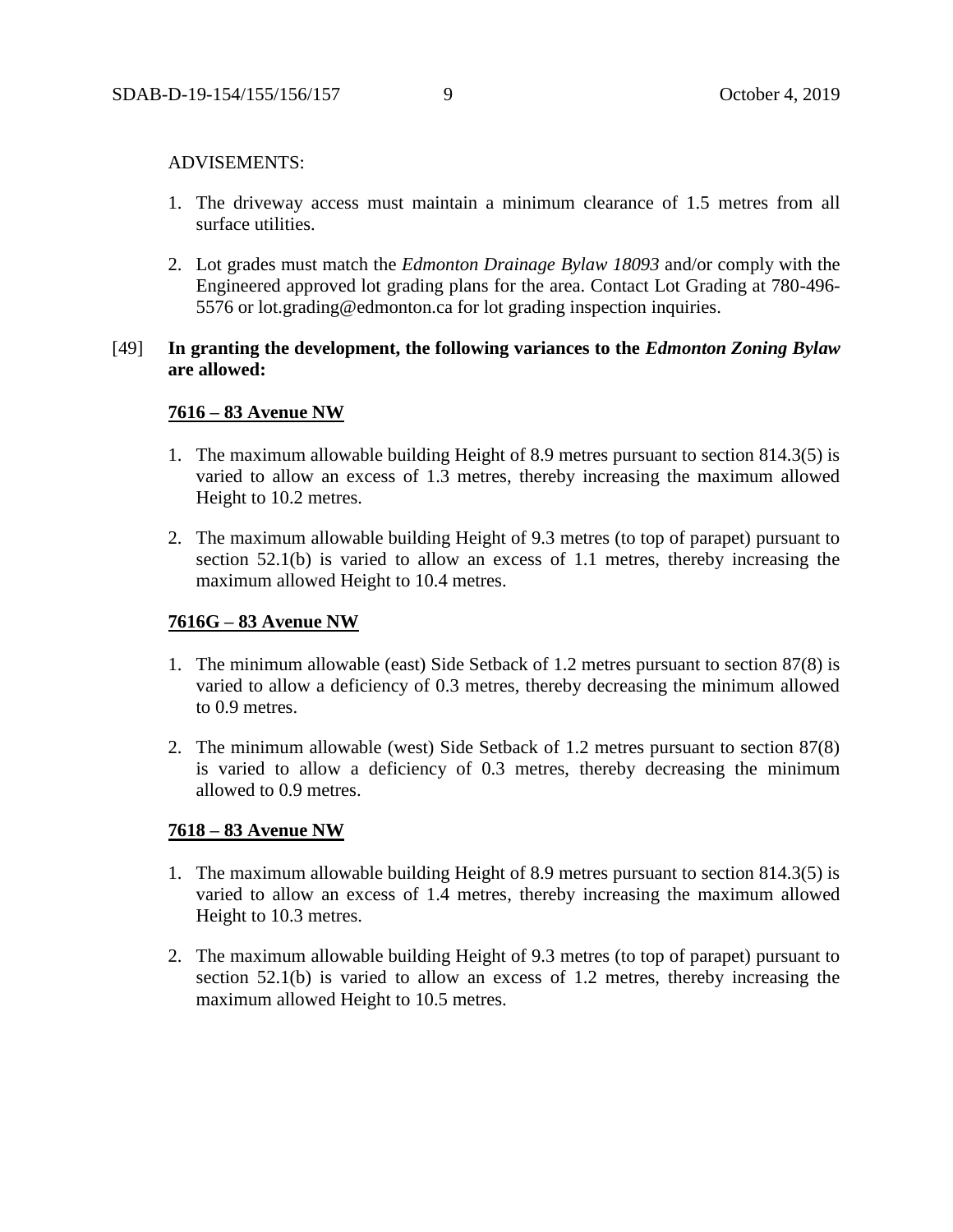#### **7618G – 83 Avenue NW**

- 1. The minimum allowable (east) Side Setback of 1.2 metres pursuant to section 87(8) is varied to allow a deficiency of 0.3 metres, thereby decreasing the minimum allowed to 0.9 metres.
- 2. The minimum allowable (west) Side Setback of 1.2 metres pursuant to section 87(8) is varied to allow a deficiency of 0.3 metres, thereby decreasing the minimum allowed to 0.9 metres.

#### **Reasons for Decisions**

## **7616 – 83 Avenue NW/7618 – 83 Avenue NW**

- [50] The proposed developments, Single Detached Houses, are Permitted Uses in the RF1 Single Detached Residential Zone.
- [51] The house at 7616 83 Avenue requires two variances with regard to Height. The maximum allowed in the regulations is 8.9 metres to the midpoint of the parapet and it exceeds this by 1.3 metres. The second variance is to the top of the parapet, which is not to exceed 9.3 metres, but it is 1.1 metres higher than this.
- [52] The house at 7618 83 Avenue also requires two variances with regard to Height. The midpoint of the parapet is 1.4 metres over height and the top of the parapet is 1.2 metres over height.
- [53] The Appellant advised the Board that the property owners immediately east and west of the subject Sites, those neighbours who would be most affected by the variances, are not opposed to the proposed developments having an excess in Height.
- [54] The Board finds that the sun shadow study completed by the Appellant demonstrates that there is no significant impact in sun shadowing as a result of the Height variances granted.
- [55] The Board notes that the variances in Height all relate to the third half storeys of the houses, which are stepped back from the front and rear of the house. This significantly reduces the visual impact of the excess in Height.
- [56] A number of the written comments received in opposition to the proposed developments related to the character of the neighbourhood being changed by skinny house developments. The Board heard evidence that there are several developments in the neighbourhood that are similar to the proposed development. There is no doubt that this is changing the character of the neighbourhood, but these types of development are Permitted Uses that have been sanctioned by City Council.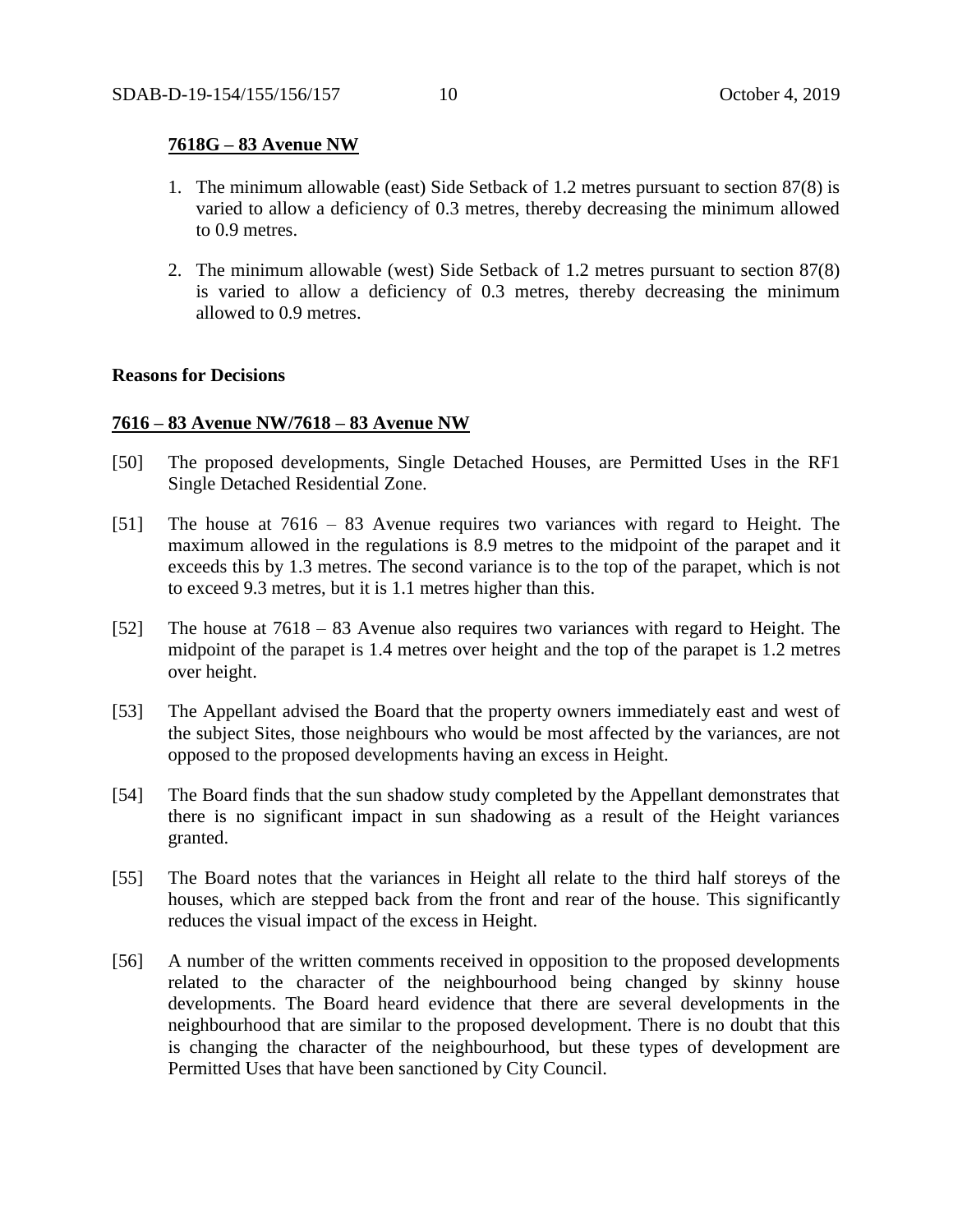#### **7616G – 83 Avenue NW/7618G – 83 Avenue NW**

- [57] The proposed developments, Garden Suites, are a Permitted Uses in the RF1 Single Detached Residential Zone.
- [58] Side Setback variances of 0.3 metre are required on each side of both Garden Suites.
- [59] The Board finds that the 0.3 metre variances to the Side Setbacks are minimal and will not have a material impact for the following reasons:
	- a. The property owners to the immediate east and west of the subject Sites are not opposed to the variances.
	- b. Any visual impact because of the Setbacks will be visible from the rear lane only and will not impact the amenities of the neighbourhood.
	- c. A portion of the second storeys has been stepped back to 1.2 metres, which mitigates the impact of the variances.
	- d. None of the letters received in opposition from neighbouring property owners specifically addressed the required variances to the Side Setbacks for the Garden Suites.

#### **Conclusion**

[60] Based on the above, it is the opinion of the Board that the proposed developments will not unduly interfere with the amenities of the neighbourhood, nor materially interfere with or affect the use, enjoyment or value of neighbouring parcels of land.

fund

Mr. M. Young, Presiding Officer Subdivision and Development Appeal Board

Board Members in Attendance: Mr. R. Handa; Mr. D. Fleming; Mr. A. Nagy; Mr. L. Pratt

CC: City of Edmonton, Development & Zoning Services, Attn: Mr. A. Seltz / Mr. A. Wen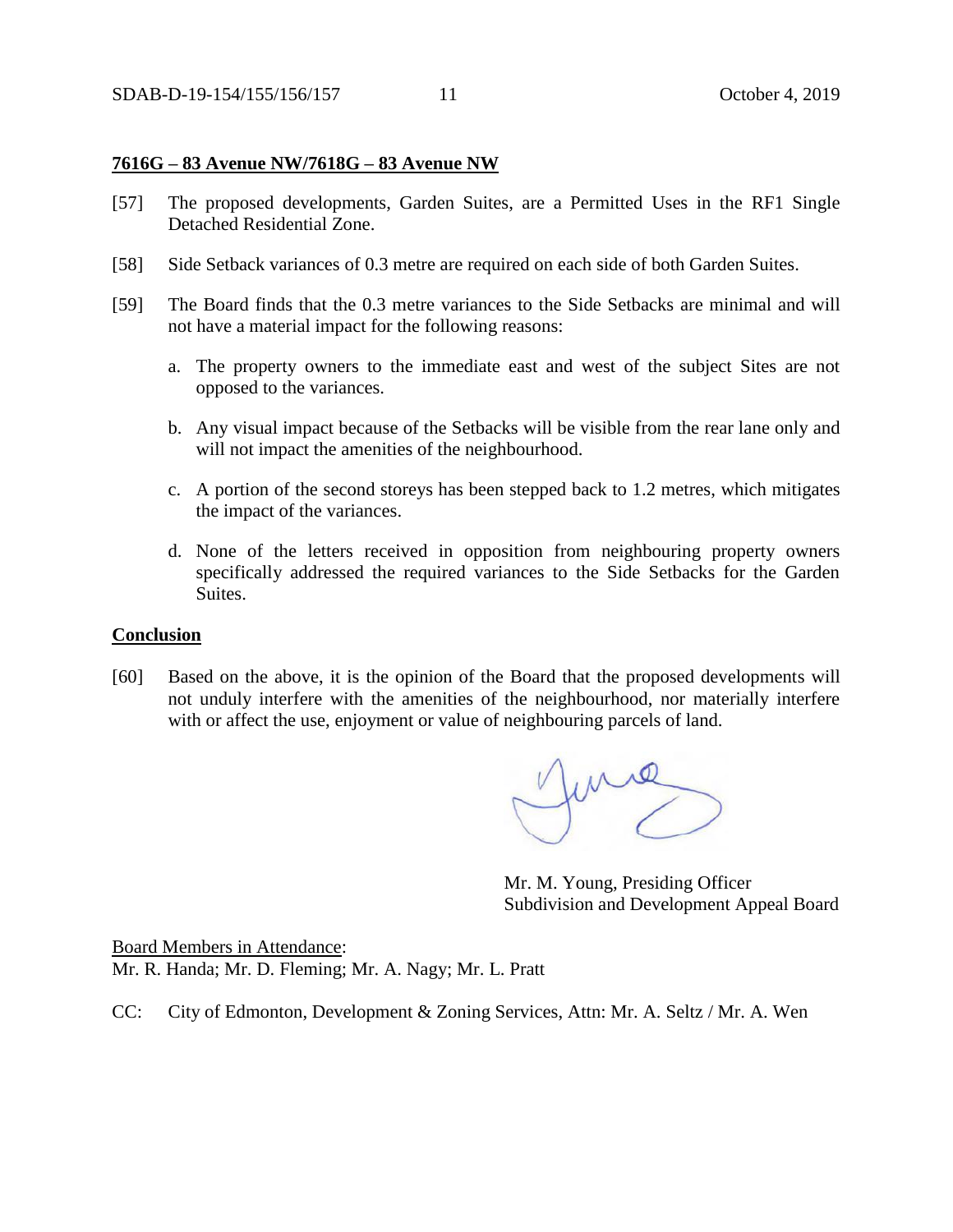#### **Important Information for the Applicant/Appellant**

- 1. This is not a Building Permit. A Building Permit must be obtained separately from Development & Zoning Services, located on the 2nd Floor, Edmonton Tower, 10111 – 104 Avenue NW, Edmonton, AB T5J 0J4.
- 2. Obtaining a Development Permit does not relieve you from complying with:
	- a) the requirements of the *Edmonton Zoning Bylaw*, insofar as those requirements have not been relaxed or varied by a decision of the Subdivision and Development Appeal Board,
	- b) the requirements of the *Alberta Safety Codes Act*,
	- c) the *Alberta Regulation 204/207 – Safety Codes Act – Permit Regulation*,
	- d) the requirements of any other appropriate federal, provincial or municipal legislation,
	- e) the conditions of any caveat, covenant, easement or other instrument affecting a building or land.
- 3. When an application for a Development Permit has been approved by the Subdivision and Development Appeal Board, it shall not be valid unless and until any conditions of approval, save those of a continuing nature, have been fulfilled.
- 4. A Development Permit will expire in accordance to the provisions of Section 22 of the *Edmonton Zoning Bylaw, Bylaw 12800*, as amended.
- 5. This decision may be appealed to the Alberta Court of Appeal on a question of law or jurisdiction under Section 688 of the *Municipal Government Act*, RSA 2000, c M-26. If the Subdivision and Development Appeal Board is served with notice of an application for leave to appeal its decision, such notice shall operate to suspend the Development Permit.
- 6. When a decision on a Development Permit application has been rendered by the Subdivision and Development Appeal Board, the enforcement of that decision is carried out by Development & Zoning Services, located on the 2nd Floor, Edmonton Tower, 10111 – 104 Avenue NW, Edmonton, AB T5J 0J4.

*NOTE: The City of Edmonton does not conduct independent environmental checks of land within the City. If you are concerned about the stability of this property for any purpose, you should conduct your own tests and reviews. The City of Edmonton, when issuing a development permit, makes no representations and offers no warranties as to the suitability of the property for any purpose or as to the presence or absence of any environmental contaminants on the property.*